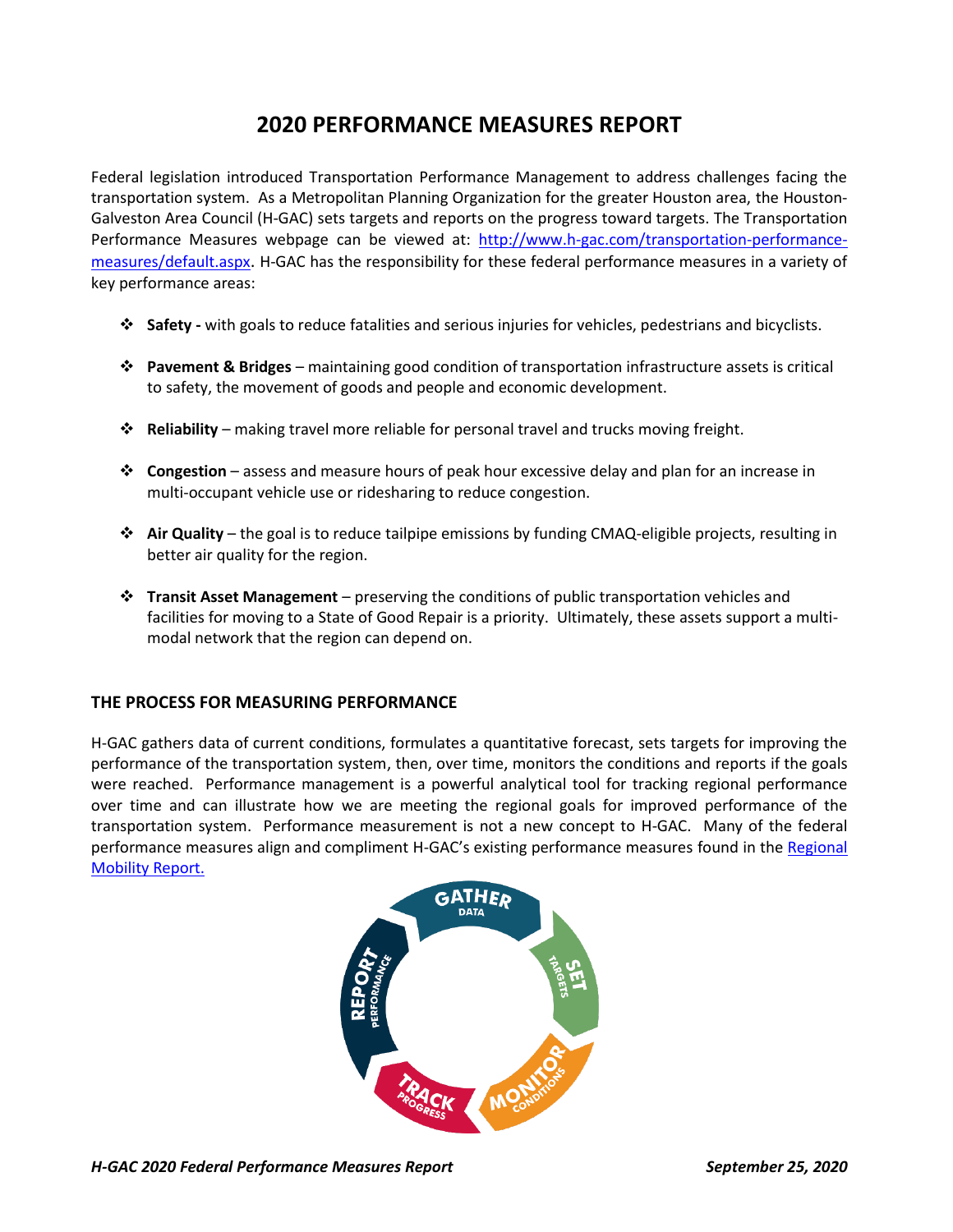## **BENEFITS OF PERFORMANCE MANAGEMENT**

Implementing performance targets setting, along with asset management, provides:

- an opportunity for moving the transportation system to a State of Good Repair
- improvement of the transportation network's performance means there will be more reliable and less congested roadways, resulting in better air quality for the region.
- protects our investments in the transportation roadway system and stretches taxpayer dollars, as far as possible
- improve system resiliency in the aftermath of extreme weather events, such as Hurricanes Harvey and Ike, changing climate conditions, and shifts in the regional economy

## **PERFORMANCE REPORTING AND SCORECARDS**

In 2018, at the beginning of the first four-year performance period (2018-2022), the Transportation Policy Council approved federal performance targets in the areas of safety, pavement and bridge, congestion, air quality and transit asset management. Biennial reporting is required at the mid-point (2020), and at the end (2022) of the four-year performance period.

For each of the performance areas, the 2020 progress of meeting the targets are detailed in the scorecard tables below. For all measures, the 2020 actual conditions are based on the latest available data, as of July 1, 2020, which is the mid-point of the performance period, therefore, the actual conditions reported in the scorecards may contain 2019 or 2018 data sets.

The performance measure targets and progress reporting have been developed in coordination and with input from various subcommittees (Traffic Safety Committee, Transportation Improvement Program Subcommittee, Technical Air Quality Committee and Regional Transit Coordination Subcommittee), local governments, the Texas Department of Transportation, the Transportation Advisory Committee, and the Transportation Policy Council (TPC). The TIP Subcommittee and the RTP Subcommittee recommend the draft targets and 2020 Performance Report contingent upon a supplemental letter stating that the safety forecasts reported to FHWA in February 2020 do not reflect the intent and commitment of the TPC to improve traffic safety in the Houston–Galveston region. H-GAC has aspirational goals for safety to further reduce traffic fatalities and injuries beyond the safety targets. On September 25, 2020, the Transportation Policy Council formally approved the targets, this 2020 Performance Measures Report, the 2020 Congestion Mitigation Air Quality Performance Plan Mid Performance Period Progress Report, and a supplemental safety letter.

## **PUBLIC COMMENT PERIOD**

A public comment period for the Performance Measures targets and performance reporting was held from July 8 to August 8, 2020. Five comments were received during the public comment period. The comments can be viewed at the [Transportation Performance Measures webpage,](http://www.h-gac.com/transportation-performance-measures/submitted-public-comments.aspx) along with H-GAC staff's responses to the public comments.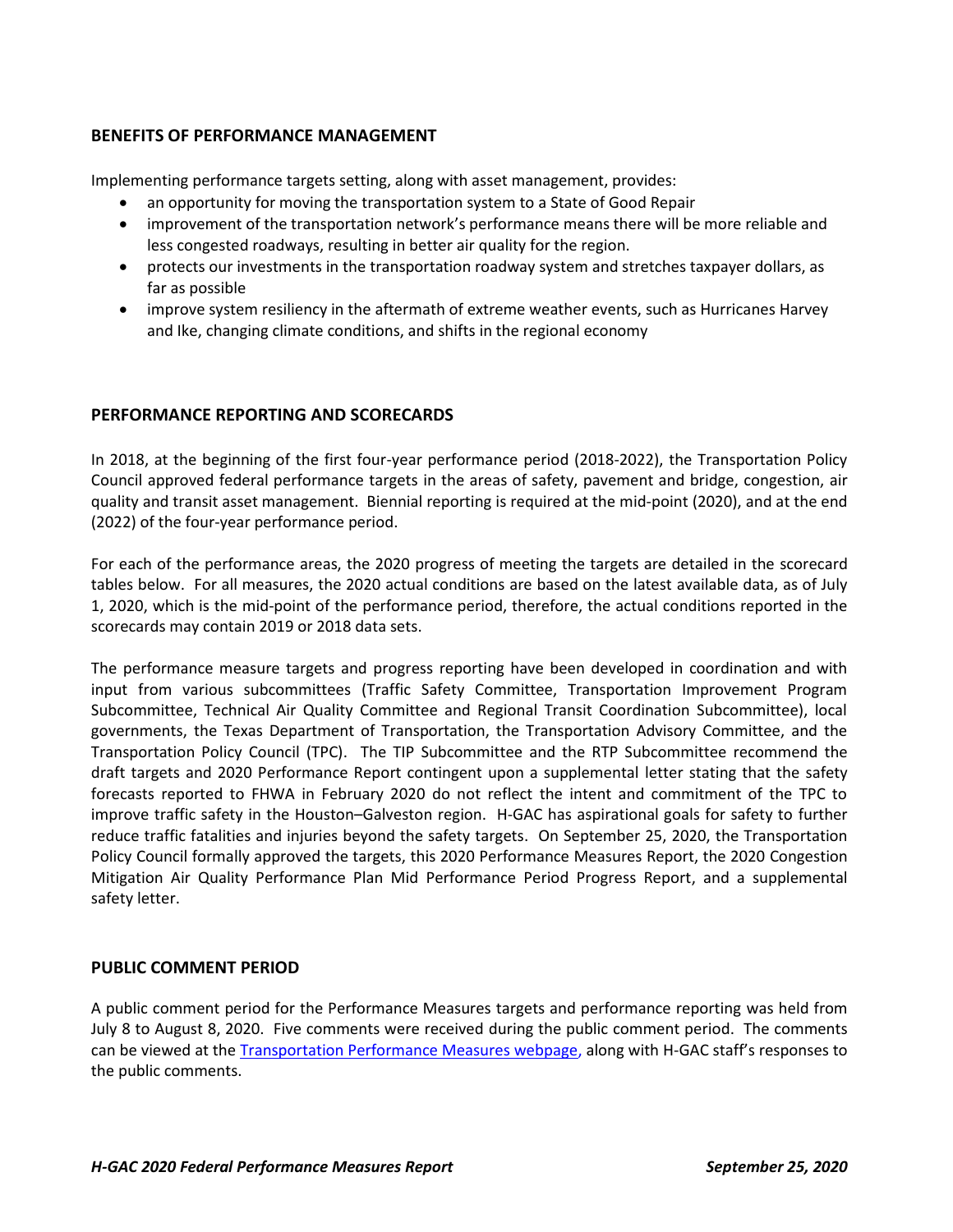| <b>SAFETY PEFORMANCE</b>                                     |                                                     |                              |                   |                             |                   |                              |  |
|--------------------------------------------------------------|-----------------------------------------------------|------------------------------|-------------------|-----------------------------|-------------------|------------------------------|--|
| Measure                                                      | 2013-2017<br>Baseline (5-yr.<br>rolling<br>average) | 2018<br>Targets <sup>*</sup> | 2018<br>Actuals * | 2018<br>Target<br>achieved? | 2019<br>Targets * | 2020<br>Targets <sup>*</sup> |  |
| <b>Number of Fatalities</b>                                  | 646                                                 | 671                          | 655               | <b>Yes</b>                  | 699               | 728                          |  |
| Rate of Fatalities                                           | 1.2                                                 | 1.0                          | 1.0               | <b>Yes</b>                  | 1.0               | 1.1                          |  |
| <b>Number of Serious</b><br><b>Injuries</b>                  | 3,553                                               | 3,578                        | 3,183             | <b>Yes</b>                  | 3,568             | 3,293                        |  |
| Rate of Serious Injuries                                     | 6.9                                                 | 5.6                          | 4.8               | <b>Yes</b>                  | 5.1               | 5.0                          |  |
| Number of Non-<br>motorized Fatalities &<br>Serious Injuries | 326                                                 | 348                          | 339               | <b>Yes</b>                  | 306               | 269                          |  |

The performance of the five safety performance measures is illustrated in the table below:

\* The target values in the table above were reported to FHWA in February 2020 and do not reflect the intent and commitment of the Transportation Policy Council to improve traffic safety in the Houston–Galveston region. H-GAC has aspirational goals for safety to reduce traffic fatalities and injuries in our Region.

#### Assessment of Progress

Five out of the five safety performance measure targets were met. The number of fatalities has been declining recently after rising for three straight years. This decrease coincides with H-GAC's launch of the regional incident management program Tow and Go. Crash reduction strategies of the Regional Safety Plan may have contributed to this decline. The increase in the non-motorized category are concerning as this measure has increased over the past five years and is forecast to continue increasing in the near future. These increases are due, in part, to several factors. First, more people are seeking alternative modes of travel, people are exercising in greater numbers, and bicycle and pedestrian infrastructure is absent or inadequate.

H-GAC and other regional partners are responding with a variety of initiatives meant to reduce the number of non-motorized fatalities and serious injuries. These efforts include public outreach campaigns, intersection safety audits, and funding of various active transportation infrastructure. Increasing trends in fatalities and crashes do not reflect the intent and commitment of the TPC to improve traffic safety in the Houston-Galveston region and significantly reduce fatalities and serious injuries. In 2019, the Texas Transportation Commission adopted The Road to Zero with a goal of reducing traffic deaths on Texas roadways to zero by 2050. The Transportation Policy Council has previously agreed to support the State in achieving its safety measures. In September 2020, the Traffic Safety Subcommittee approved a Vision Zero policy. The new policy will be considered for approval by the Transportation Advisory Committee and the Transportation Policy Council in October 2020. H-GAC plans to utilize the Texas Department of Transportation's (TxDOT) The Road to Zero methodology to tabulate its safety targets starting with the safety reporting due in February 2021.

## Adjustments to 2021 Targets for Safety

The safety performance measures are reported annually in February. In the fall of 2020, H-GAC plans to utilize the state's Road to Zero methodology to tabulate its safety targets starting with the 2021 reporting.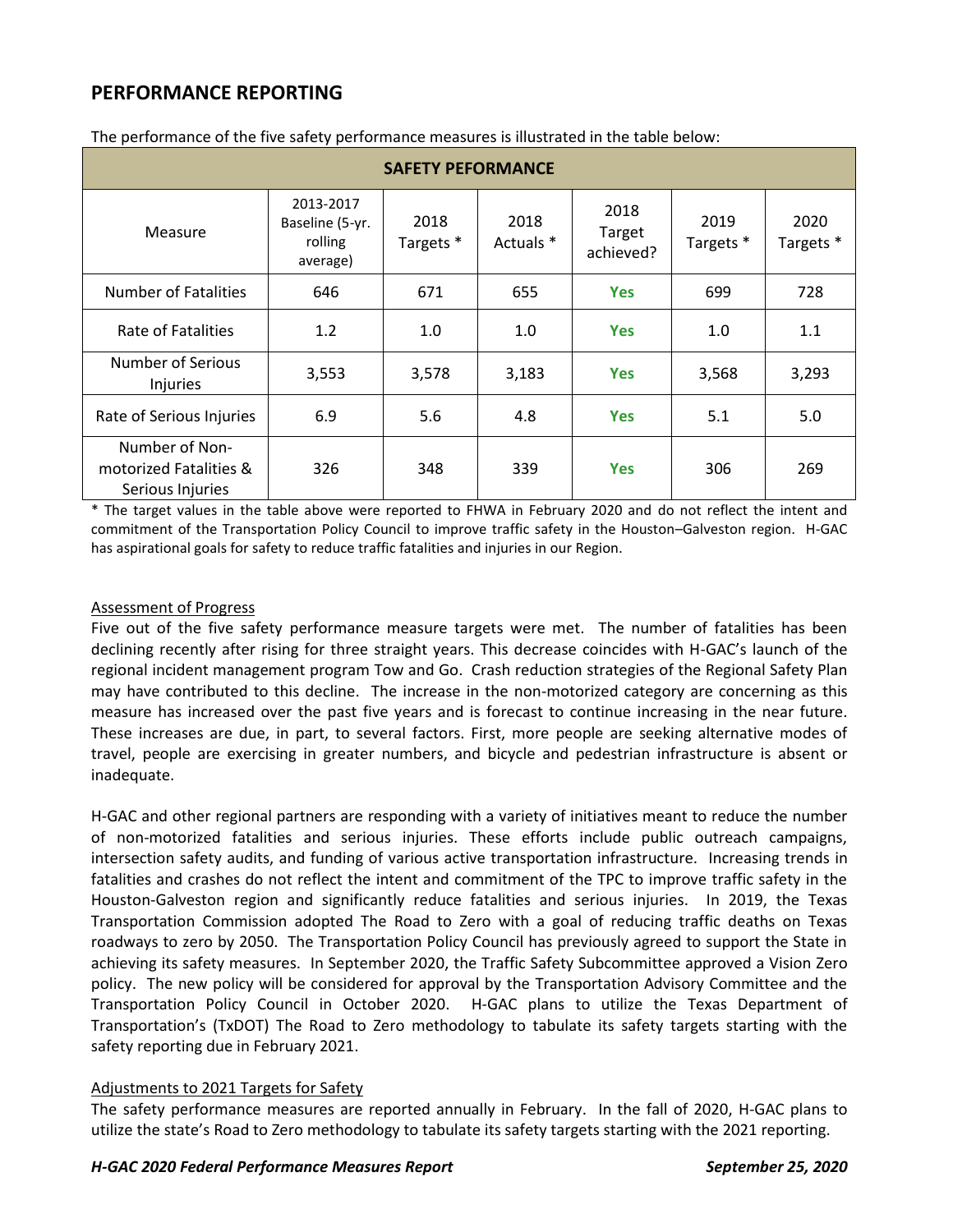| <b>PAVEMENT &amp; BRIDGE CONDITIONS</b>                          |                         |                        |                 |                             |                        |                            |
|------------------------------------------------------------------|-------------------------|------------------------|-----------------|-----------------------------|------------------------|----------------------------|
| Measure                                                          | 2018<br><b>Baseline</b> | 2020<br><b>Targets</b> | 2020<br>Actuals | 2020<br>Target<br>achieved? | 2022<br><b>Targets</b> | 2022 Target<br>Adjustments |
| Interstate pavements in<br>good condition                        | 48.5%                   | 48.5%                  | 42.1%           | <b>No</b>                   | 48.5%                  | 42.1%                      |
| Interstate pavements in<br>fair condition                        | 51.5%                   | 51.5%                  | 57.8%           | <b>No</b>                   | 51.5%                  | 57.8%                      |
| Interstate pavements in<br>poor condition                        | 0.0%                    | 0.0%                   | 0.1%            | <b>No</b>                   | 0.0%                   | 0.1%                       |
| Non-Interstate pavements<br>in good condition                    | 46.7%                   | 46.7%                  | 34.4%           | <b>No</b>                   | 46.7%                  | 34.4%                      |
| Non-Interstate pavements<br>in fair condition                    | 42.0%                   | 42.0%                  | 40.8%           | <b>No</b>                   | 42.0%                  | 40.8%                      |
| Non-Interstate pavements<br>in poor condition                    | 11.3%                   | 11.3%                  | 24.8%           | <b>No</b>                   | 11.3%                  | 24.8%                      |
| National Highway System<br>bridge deck area in good<br>condition | 48.6%                   | 48.6%                  | 49.1%           | <b>Yes</b>                  | 48.6%                  | 49.1%                      |
| National Highway System<br>bridge deck area in fair<br>condition | 50.8%                   | 50.8%                  | 49.7%           | <b>No</b>                   | 50.8%                  | 49.7%                      |
| National Highway System<br>bridge deck area in poor<br>condition | 0.6%                    | 0.6%                   | 1.2%            | <b>No</b>                   | 0.6%                   | 1.2%                       |

The performance of the pavement and bridge conditions is illustrated in the table below:

## Assessment of Progress

Target achievement is based upon the actual conditions derived from the latest available data collected through the mid-point of the performance period, July 2020.

## Interstate Pavement Conditions

The interstate pavement condition targets for 2020 were not met. The target for pavements in good condition was missed by 6.4 percentage points, the targets for fair condition was missed by 6.3 percentage points and the target for pavements in poor condition was narrowly missed by 0.1 percentage points. Since 2018, interstate pavement conditions are worsening, very slightly, however, pavements in the poor condition category are holding steady.

## Non-Interstate Pavement Conditions

The non-interstate pavement condition targets for 2020 were not met. The target for pavements in good condition was missed by 12.3 percentage points, the target for fair condition was missed by 1.2 percentage points, and the target for poor condition was missed by 13.5 percentage points. This is due to 1,900 off-system lane miles that were mistakenly omitted when the original targets were set in 2018. Future targets have been adjusted to include the correct on-system and off-system lane miles of the non-interstate pavements. It is important to note that calculating the two-year target progress from 2018 to 2020 for on-system lane miles exclusively would have resulted in missing the targets for good, fair and poor condition by 3.3, 2.7 and 0.7 percentage points respectively.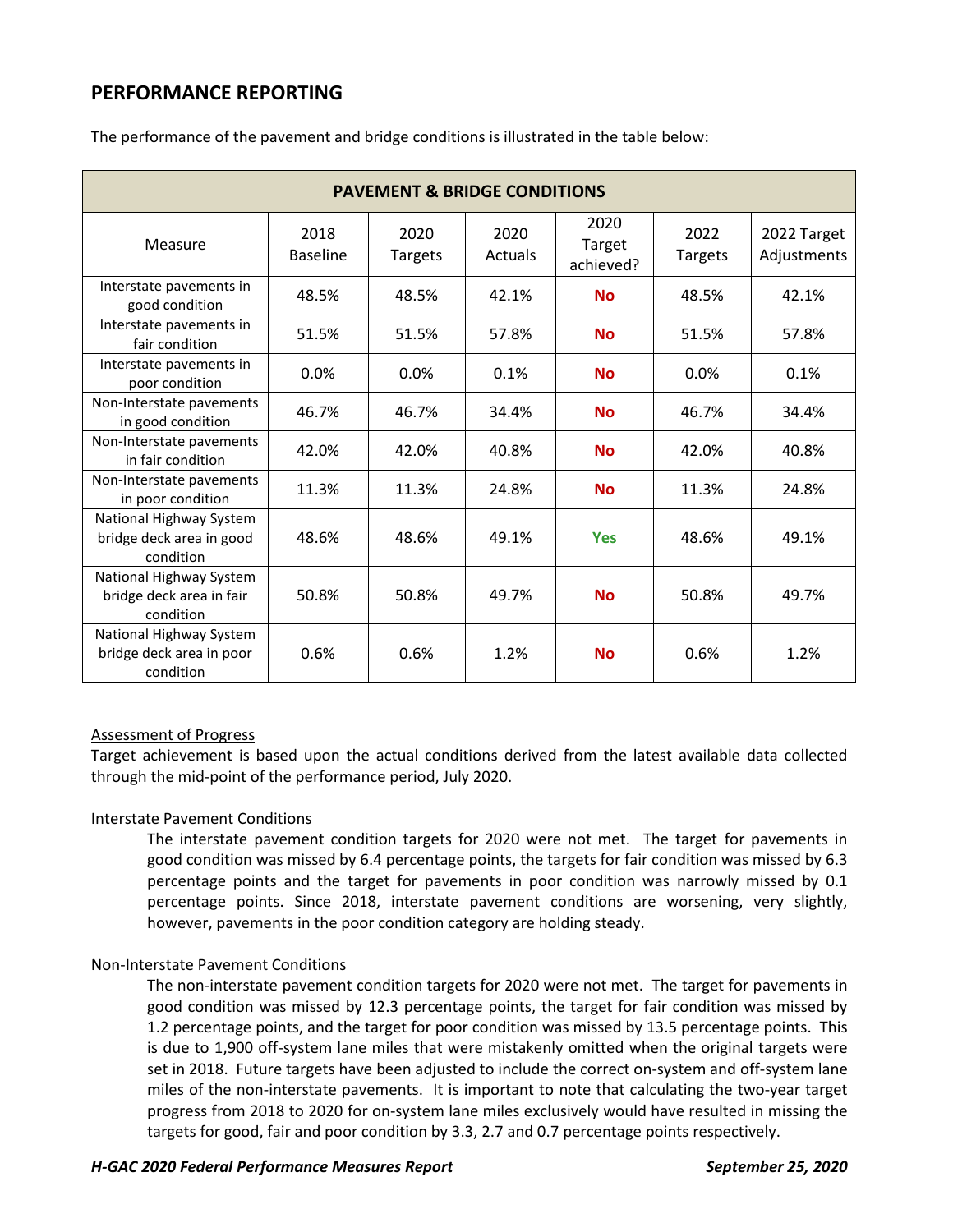#### Bridge Conditions

Overall, for the three bridge performance measures, there was very little change in NHS bridge conditions from 2018 to 2020. The 2020 target for bridge deck area in good condition was met. Due to some of the bridges moving down from the fair into the poor category, the target for bridge deck area in fair condition was missed by 1.1 percentage points, and the poor condition target was narrowly missed by 0.6 percentage points.

#### Adjustments to 2022 Targets for Pavement and Bridge

H-GAC staff recommended the adjustment of the 2022 targets to reflect the 2020 actual pavement and bridge conditions as show in the table above. H-GAC staff will continue to monitor how the August 2020 submittal of amendments to the National Highway System (the addition of 113 miles and the removal of 116 miles) may impact the 2022 pavement targets.

## **PERFORMANCE REPORTING**

#### Understanding the Target Values for Reliability and Congestion

Percent of Person-miles traveled (Interstate and Non-Interstate NHS) that are Reliable –

The range for reliable is zero to 50% and unreliable is 51% or greater (times than average). For example, a trip that normally takes 60 minutes, on a bad day of traffic, when it takes 90 minutes or more, the trip is considered to be unreliable. In the H-GAC region, for the baseline and target, in the region, 63% of person-miles traveled on the interstate are reliable, and 74% of person-miles traveled on the non-interstate National Highway System (NHS) are reliable. The higher the percentage, the more reliable they are.

## Truck Travel Time Reliability Index (Interstate only) –

There is no official standard for reliable and unreliable in this measure. Unlike the previous reliability measure, the truck reliability measure is an index. The truck index is the amount of time a truck driver needs to add to a median trip length to arrive on-time, 95% of the time. For example, for a truck trip of 30 minutes, using the regional baseline of 2.1, a total time of 63 minutes would be needed to be scheduled for the truck to arrive, on-time, 95% of the time.

## Annual Hours of Peak Hour Excessive Delay –

This is the number of extra travel time spent in peak traffic, annually. The federal threshold for excessive delay on a roadway is 20 mph or 60% of the speed limit, whichever is greater. On a segment with a speed limit of 60 mph, the excessive delay (60% of 60 mph) would be 36 mph. For the region, annually, per person, the baseline and targets are 14 hours of excessive delay.

#### Percent of Trips that are Non-Single Vehicle Occupancy Travel –

The goal of this measure is focused on reducing congestion by increasing the number of work trips where commuters sharing a ride with others. In the region, 78.9% of commuters drive alone and 21.1% of commuters are sharing a ride, such as carpooling, using regional vanpool, riding public transportation, telecommuting, walking, bicycling and by other means.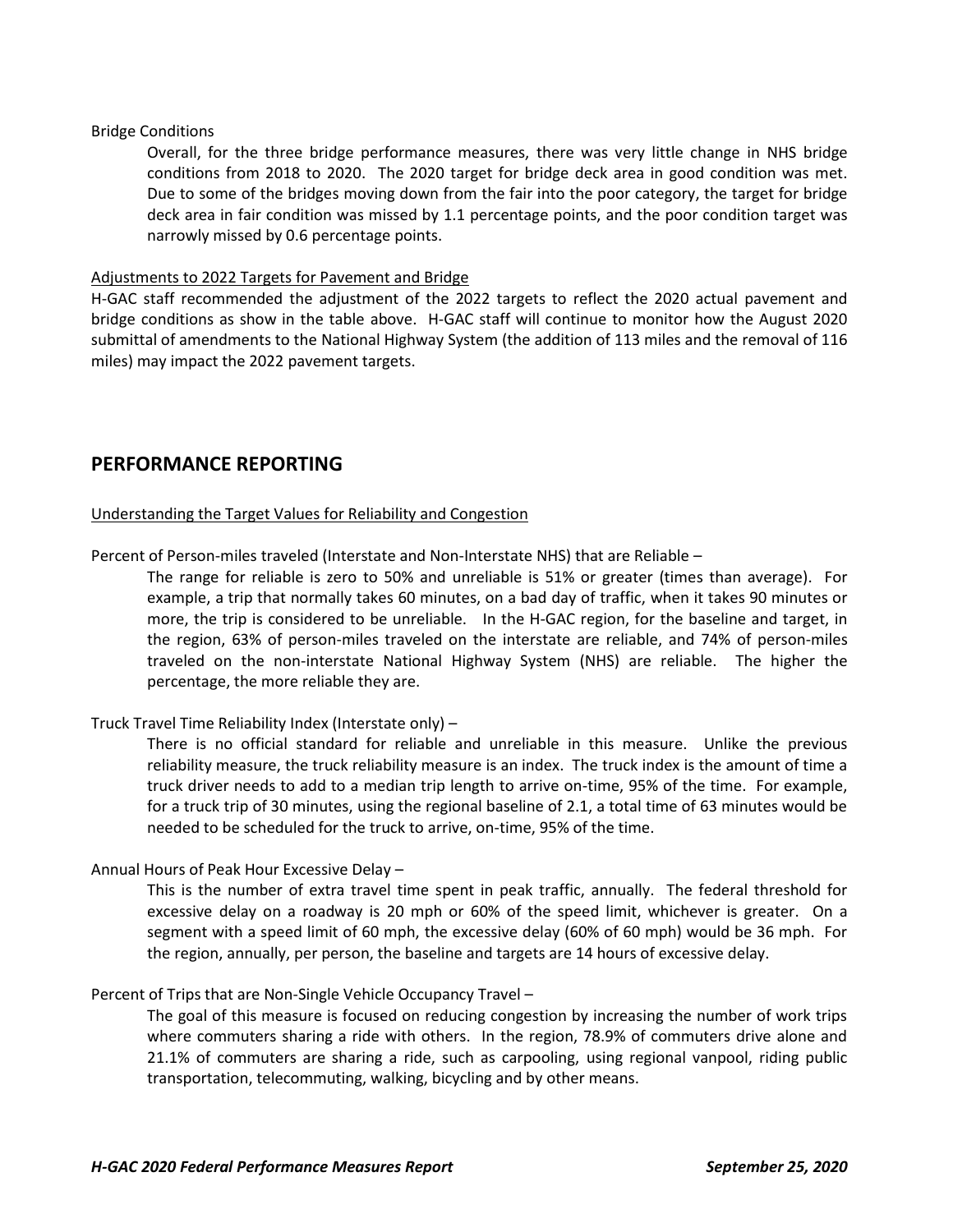| <b>RELIABILITY &amp; CONGESTION</b>                    |                         |                        |                        |                             |                        |                            |  |
|--------------------------------------------------------|-------------------------|------------------------|------------------------|-----------------------------|------------------------|----------------------------|--|
| Measure                                                | 2018<br><b>Baseline</b> | 2020<br><b>Targets</b> | 2020<br><b>Actuals</b> | 2020<br>Target<br>achieved? | 2022<br><b>Targets</b> | 2022 Target<br>Adjustments |  |
| Interstate Reliability of<br>Person Miles Traveled     | 63%                     | 63%                    | 69%                    | <b>Yes</b>                  | 63%                    | 69%                        |  |
| Non-Interstate Reliability<br>of Person Miles Traveled | 73%                     | 73%                    | 80%                    | <b>Yes</b>                  | 73%                    | 80%                        |  |
| (An increased value indicates improvement.)            |                         |                        |                        |                             |                        |                            |  |
| Interstate Truck Travel<br>Time Reliability Index      | 2.1                     | 2.1                    | 2.2                    | <b>No</b>                   | 2.1                    | 2.2                        |  |
| Peak Hour Excessive Delay                              | 14                      | 14                     | 14                     | <b>Yes</b>                  | 14                     | 14                         |  |
| (A decreased value indicates improvement.)             |                         |                        |                        |                             |                        |                            |  |
| Non-Single Occupant<br><b>Vehicle Trips</b>            | 20.1%                   | 21.1%                  | 21.1%                  | <b>Yes</b>                  | 22.1%                  | 20.0%                      |  |
| (An increased value indicates improvement.)            |                         |                        |                        |                             |                        |                            |  |

The performance of reliability and congestion measures is illustrated in the table below:

## Assessment of Progress

Four out of the five reliability and congestion 2020 targets were achieved. While the reliability of person miles traveled is gradually improving over time, truck reliability is getting worse. Although the HGAC region failed to meet the Truck Travel Time Index 2020 target, it narrowly missed the target by only 0.1. H-GAC has been working and with the Texas Transportation Institute to better understand why this inverse trend is occurring and is continuing its research of underlying causes. This trend is not unique to the H-GAC region, other large metropolitan areas in Texas are reporting a similar trend. Roadway construction and congestion affect travel reliability. After years of construction, the opening of US 290 and other major corridors in the 8-county region contributed to better reliability. Peak Hour Excessive Delay is holding steady at 14 hours for 2018 and 2020. The conditions for the Non-Single Occupant Vehicle measure increased 1 percentage point from 2018 to 2020.

## Peak Hour Excessive Delay

While H-GAC achieved the 2020 performance target for Peak Hour Excessive Delay (PHED), it is important to identify issues with the underlying data used to calculate the performance and achievement. Methods for calculating this measure are prescribed in federal guidance. The paragraphs that follow detail some of the data issues with measuring peak hour excessive delay.

The Texas Department of Transportation contracts with the Texas A&M Transportation Institute (TTI) to calculate the conditions of Peak Hour Excessive Delay (PHED). TTI used the National Performance Management Research Data Set (NPMRDS) roadway segments defined as Traffic Message Channel (TMC) segments for their estimation of the PHED. These TMC roadway lengths are updated periodically by the NPMRDS vendor INRIX; these changes can have significant impacts on the PHED. The TMC length changes were the results of INRIX changing its base map when switching from TomTom to HERE Technologies.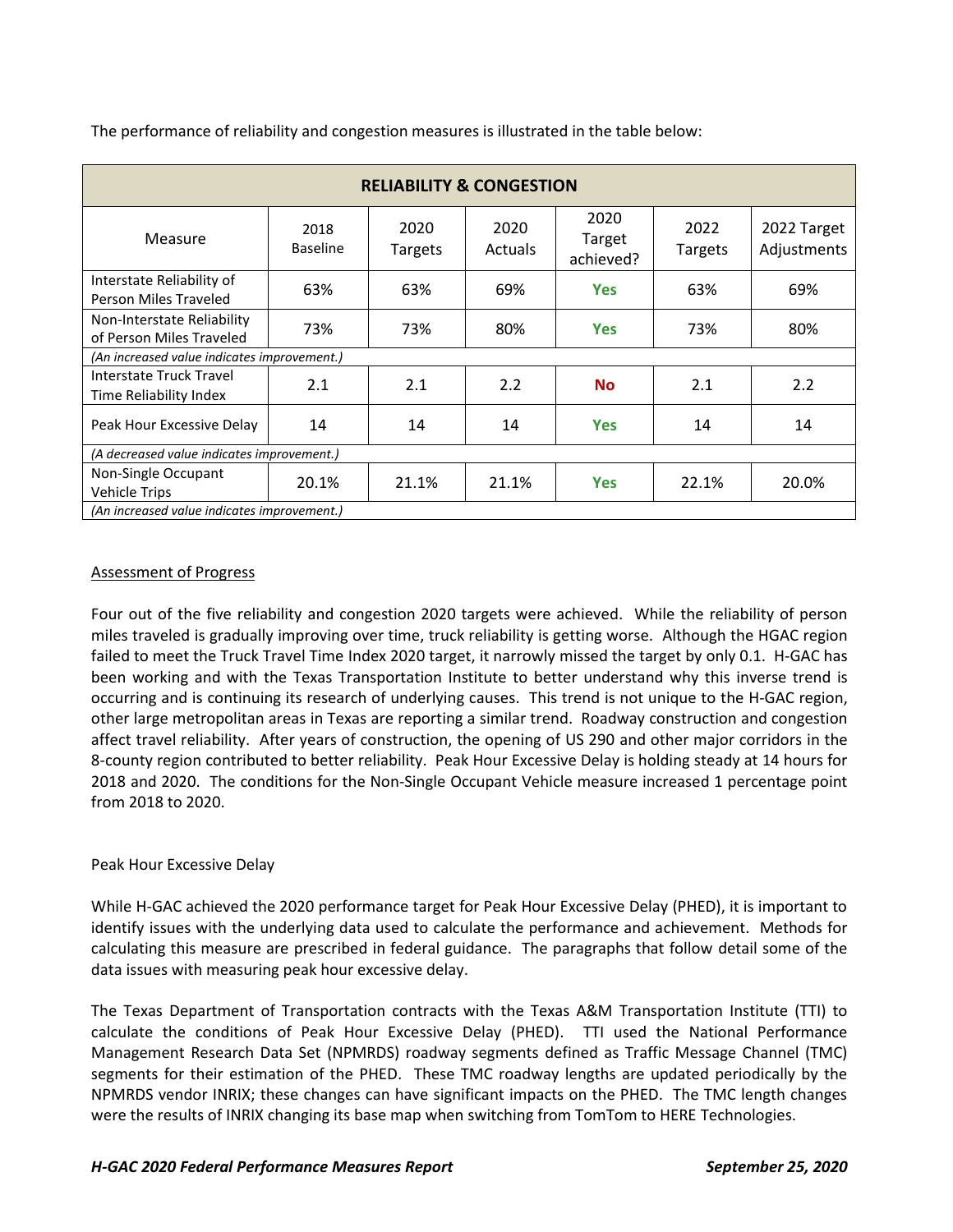The TMC roadway segments for the years of 2017-2018 and 2018-2019 were compared to determine if there were any changes. This comparison showed that between 2017 and 2018, approximately 1% of the TMC segments changed by +/- 10%, however, during that time, the Annual Average Daily Traffic (AADT) assigned to TMCs changed by over 20%. The important point is that between 2018 and 2019, over 80% of the TMC segment lengths changed by +/- at least 10%, and a minimum of 20% of the AADT assigned to TMCs changed by at least +/- 10%.

Generally, one of the two inputs to personal-miles of travel (the variable combined with speed data to calculate delay) changed between 2017 and 2018. However, both variables (length and AADT) changed significantly between 2018 and 2019, consequently amplifying the effects. When the lengths of the TMC roadway segments or AADT change, this alters the person-miles of travel assigned to the TMC. As a result, these changes can modify the speeds that are captured inside the shorter or longer TMC segments causing the TMCs to have completely different characteristics across the years. Currently, the data is not consistent enough to be able to monitor Peak Hour Excessive Delay (PHED) of the transportation system. The analysis of data changes shows that PHED estimates are highly variable and meeting PHED targets may be problematic in the future. H-GAC will continue working with Texas Transportation Institute staff to review future changes to the input data and monitor the performance of excessive delay.

#### Non-Single Occupant Vehicle

The conditions and targets for the percent of the Non-Single Occupant Vehicles are based on the Houston-Galveston Area Council travel demand model mode choice model output and the American Community Survey. Mode choice predicts the choices that individuals or groups make in selecting their transportation modes: single occupant vehicles, carpool, transit, and non-motorized. An important objective of the model is to predict the share of trips attracted to public transportation. Other factors considered for mode choice include socio-economic or household characteristics, travel time, travel cost and access to mass transit options. H-GAC staff will continue to monitor the performance of mode choice.

#### Adjustments to 2022 Targets for Congestion and Reliability

The COVID-19 pandemic of 2020 has drastically impacted reliability and congestion performance. The full impacts of the pandemic on traffic have yet to be realized. As a result, it's unclear what the outcomes are going to be in future years and may cause achieving future targets problematic. In conclusion, H-GAC staff will continue to work with the Texas Transportation Institute, the Texas Department of Transportation, and other partners to monitor and understand the performance of the background data used to calculate reliability and congestion measures. This is expected to result in the best possible target projections and achievements.

For this set of measures, H-GAC staff recommended the adjustment of the 2022 targets for Personal Travel Reliability to reflect the 2020 actual conditions, no adjustment to the 2022 target for Peak Hour Excessive Delay measure, and adjusting the 2022 target for the Non-Single-Occupant measure to 20% due expected impacts from the pandemic.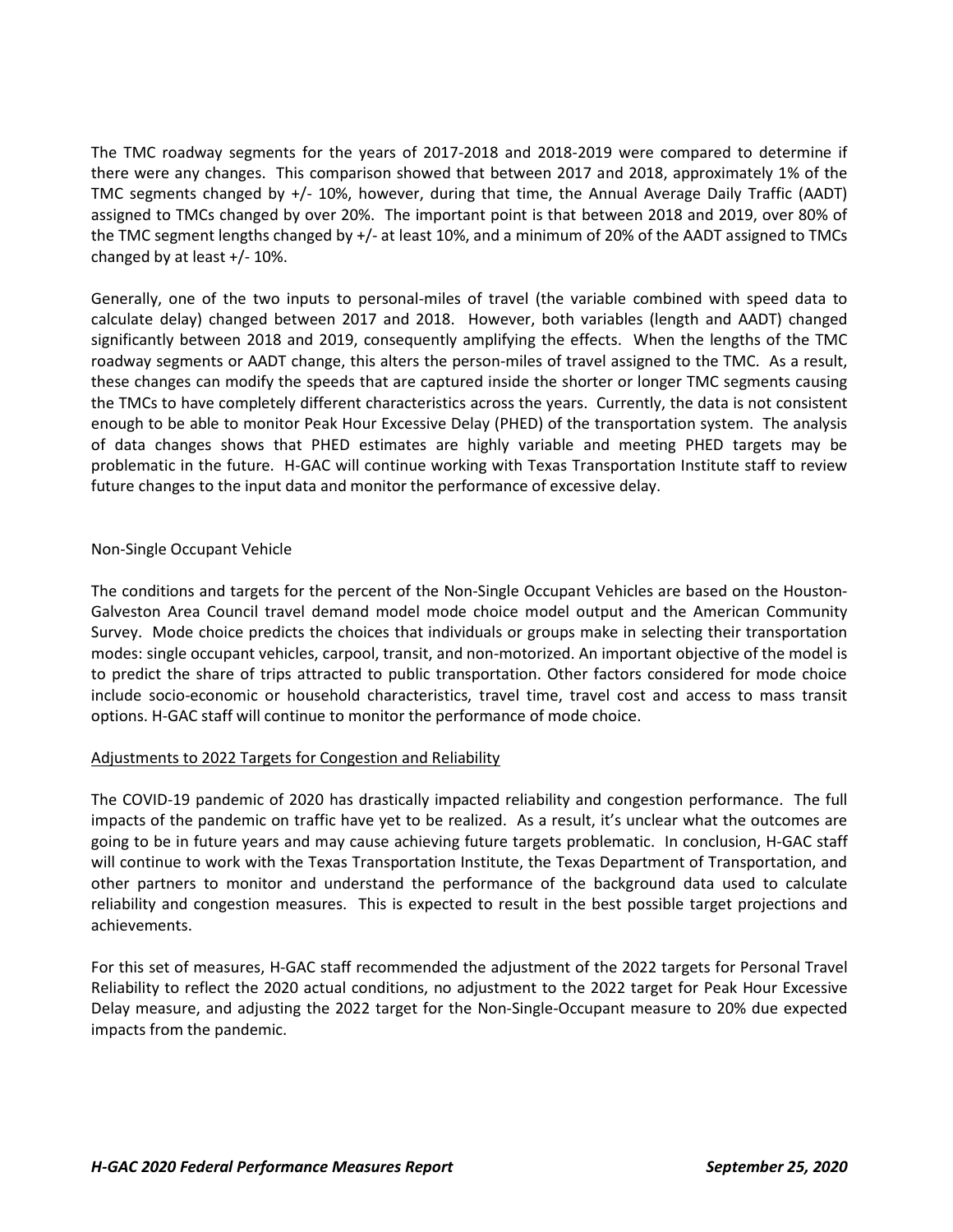| <b>CONGESTION MITIGATION AIR QUALITY</b>         |                         |                 |                 |                             |                 |                            |  |
|--------------------------------------------------|-------------------------|-----------------|-----------------|-----------------------------|-----------------|----------------------------|--|
| <b>On-Road Mobile Source Emission Reductions</b> |                         |                 |                 |                             |                 |                            |  |
|                                                  | 2018<br><b>Baseline</b> | 2020<br>Targets | 2020<br>Actuals | 2020<br>Target<br>achieved? | 2022<br>Targets | 2022 Target<br>Adjustments |  |
| <b>Reporting Years</b>                           |                         | 2019 - 2020     | 2019 - 2020     |                             | 2019 - 2022     | 2018-2021                  |  |
| <b>Emission Reductions of</b><br>NOx (kg/day)    | 453.741                 | 1,419.426       | 158.319         | <b>No</b>                   | 1,883.294       | 1,429.077                  |  |
| <b>Emission Reductions of</b><br>VOC (kg/day)    | 66.850                  | 169.301         | 52.010          | <b>No</b>                   | 200.809         | 234.604                    |  |

The performance of the on-road mobile source emission reductions is illustrated in the table below:

Nitrogen Oxides (NOx)

Volatile Organic Compounds (VOC)

#### Assessment of Progress

#### Emission Reductions Conditions

There has been significantly less progress on the initial 2020 two-year target than was anticipated when the targets were initially set in 2018. As a result, the Houston region was unable to meet the two-year emission reductions targets for Nitrogen Oxide (NOx) and Volatile Organic Compounds (VOC). This can be attributed to several factors:

- Early Letting Date: Due to the formulation of the performance measures, all emission reductions are counted in the year the project is initially obligated. As a result of this, approximately 825 kg/day of targeted NOx and 22.9 kg/day of targeted VOC were lost due to projects being unexpectedly let in 2018. The largest of these rescheduled projects is H-GAC's Clean Vehicles Program, which accounts for 822.66 kg/day of NOx and 22.46 kg/day of VOC emission reductions and was obligated in 2018 rather than the anticipated 2019.
- Project Delays: Similarly, one of H-GAC's Transportation Improvement Plan projects was delayed until a later year which removed it from this analysis. This accounted for 0.07 kg/day of NOx emissions reductions and 0.02 kg/day of VOC emissions reductions.
- Funding Category Changes and Project Cancellations: Finally, a small portion of the emissions reduction decreases are the result of four projects that were either moved to a separate, non-CMAQ funding category or were canceled altogether by the project's sponsor. This set of projects resulted in 0.04 kg/day of NOx reductions and 0.01 kg/day of VOC reductions.

Following the completion, TPC approval, and submission of the initial two- and four-year targets by H-GAC in September 2018 to meet the federal deadline, FHWA released guidance in January 2019 to assist with the development of CMAQ targets. This guidance recommended that MPOs and state DOTs should use the time frame of 2018 through 2021 rather than 2019 through 2022 as H-GAC utilized in the initial target estimates. Using the revised time frame recommended in the guidance would result in a significant increase in emissions attributable to progress toward meeting the two-year performance target. Calculating the two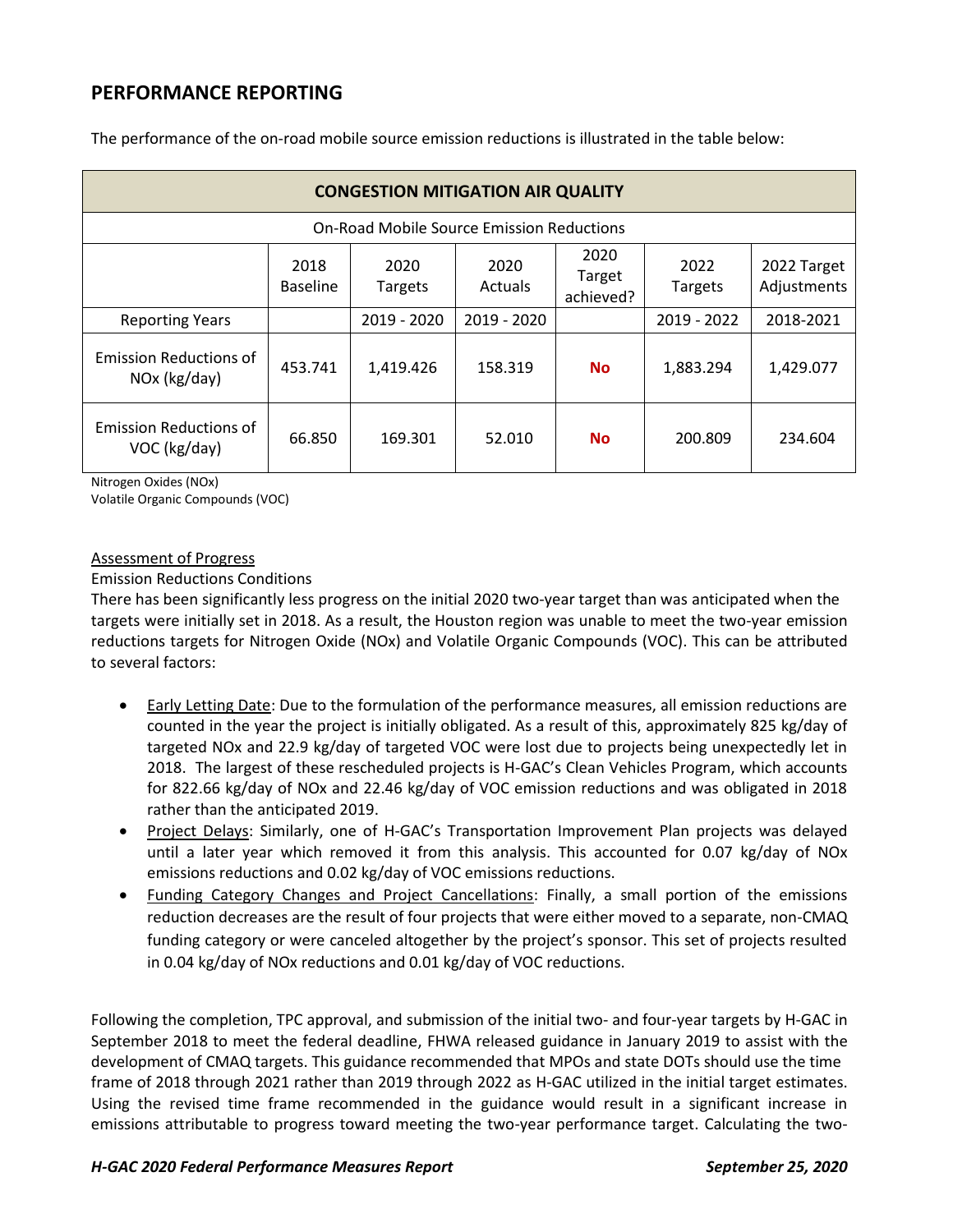year target progress from 2018 through 2021 would have resulted in two-year progress of 919.445 kg/day of NOx and 68.570 kg/day of VOC.

## Adjustments to 2022 Targets for CMAQ Air Quality

Due to lower than expected progress toward meeting the two- and four- year targets, it is recommended to revise our initial four-year targets downwards to reflect possible outcomes. First, this revision will revise the time frame for the remainder of the performance period to include the years 2018 through 2021 to match the range recommended by the FHWA guidance that was not available during the initial 2018 development of the targets. Rather than base this revised four-year target on a direct accounting of planned projects as was done initially in 2018, H-GAC is using a revised methodology that was devised in conjunction with the Texas Department of Transportation and other Metropolitan Planning Organizations within Texas. This new methodology takes the variability of regional transportation projects into account. The revised four-year target uses a combination of verified project outcomes derived from 2018 and 2019, as reported to the FHWA's CMAQ Public Access System over the last four full fiscal years (2016 through 2019). This annual average was then doubled to determine an estimate of CMAQ emissions reductions for fiscal years 2020 and 2021. Finally, this two-year average is scaled down by approximately 65% to account for anticipated annual improvement due to fleet turnover in the H-GAC region, based on EPA's Motor Vehicle Emission Simulator (MOVES) methodology. MOVES is the emission modeling system that estimates emissions for mobile sources at the national, county, and project level for criteria air pollutants, greenhouse gasses, air toxics.

H-GAC staff recommended the adjustments of the 2022 CMAQ cumulative targets of 1,429.077 kg/day of NOx and 234.604 kg/day of VOC, as shown in the table above.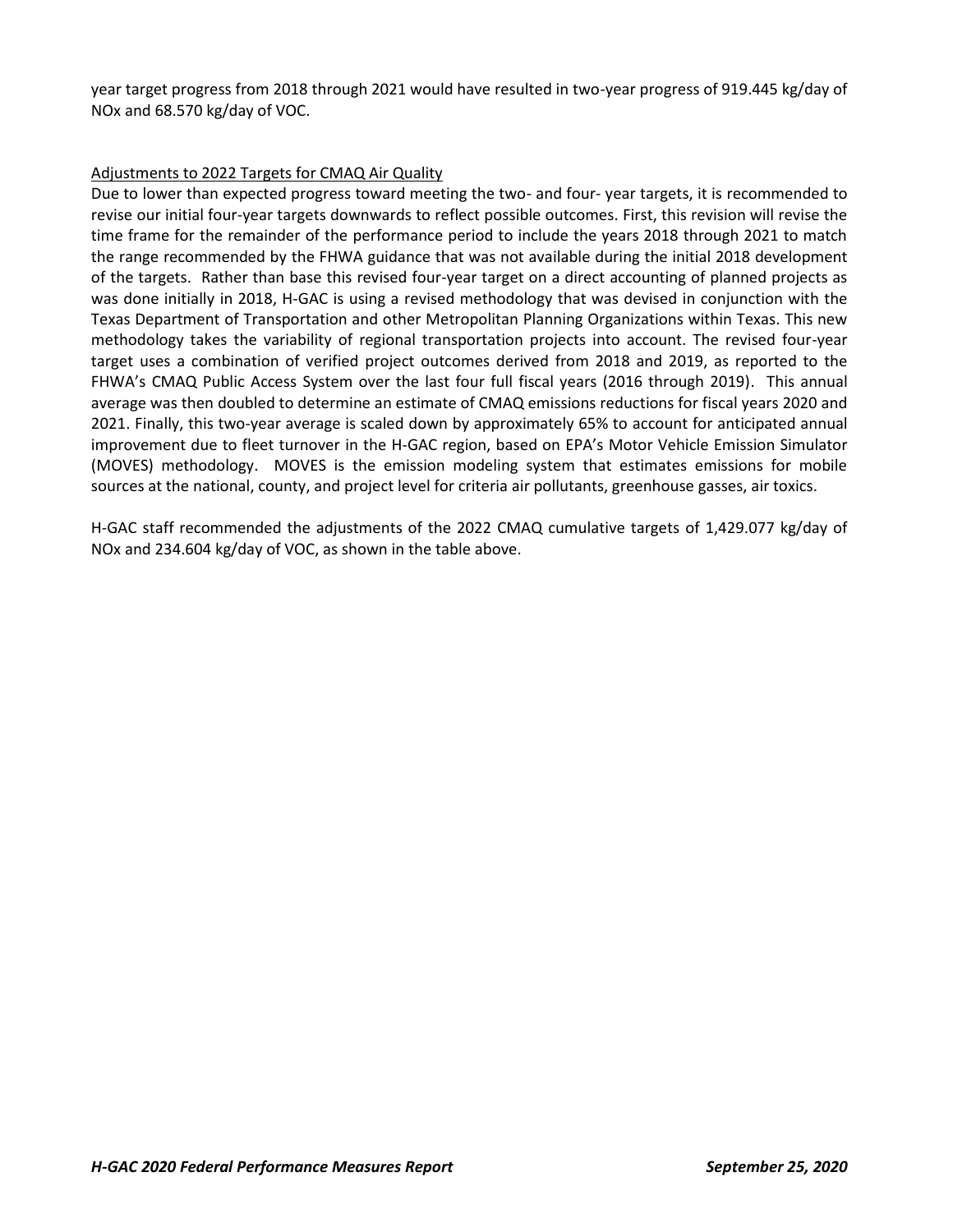## **TRANSIT ASSET MANAGEMENT**

The Moving Ahead for Progress (MAP-21), Final Rule 49 USC 625 established a strategic and systematic process of operating, maintaining, and improving public capital assets effectively through their entire life cycle. This rule became effective October 2016 and includes the definition of Transit Asset Management Plan (TAM) and State of Good Repair. Transit Asset Management Plans contain the capital asset inventories for rolling stock, equipment, non-revenue vehicles, facilities and rail infrastructure. Rail infrastructure applies to METRO and Island Transit. Investment prioritizations, decision support tools, as well as, risk mitigation, maintenance, acquisition and renewal strategies are the core activities of the TAM Plans. The overarching goal of TAM is to improve the conditions of the region's transit vehicles and facilities and move the assets to a State of Good Repair.

The majority of the assets in our region belong to Tier I provider METRO. The Tier II providers that receive FTA Section 5307, 5310 & 5311 funding can either set their own targets, as direct recipients, or opt to be included in TxDOT's Group Plan. Colorado Valley Transit was the only regional provider that opted to be included with TxDOT's Group Plan.

Tier I transit providers:

- METRO (Harris County Metropolitan Transit Authority)
- Island Transit (Galveston)

Tier II transit providers:

- Brazos Transit District
- Colorado Valley Transit
- Connect Transit
- Conroe Connection Transit
- Fort Bend County Transit
- Harris County Transit
- The Woodlands Township Transit

In 2018, to promote State of Good Repair of capital assets, the Transportation Policy Council approved the methodology and targets for 2020 and 2022 based on a weighted average of the asset condition scores for the region's transit providers for the categories of rolling stock, equipment, facilities and rail infrastructure.

#### Understanding the Target Values for Transit Asset Management

There are four transit asset categories: rolling stock, equipment, facilities, and infrastructure. The age and condition of these assets are measured with a focus on the capital assets that have passed their Useful Life or are in the poorest of conditions. Target values with lower percentages are more desirable because this represents that a smaller percentage of the transit assets are in poor condition. A lower percentage indicates better conditions of the transit assets. Inversely, target values with higher percentages indicate a larger percentage of the transit assets are in poor condition.